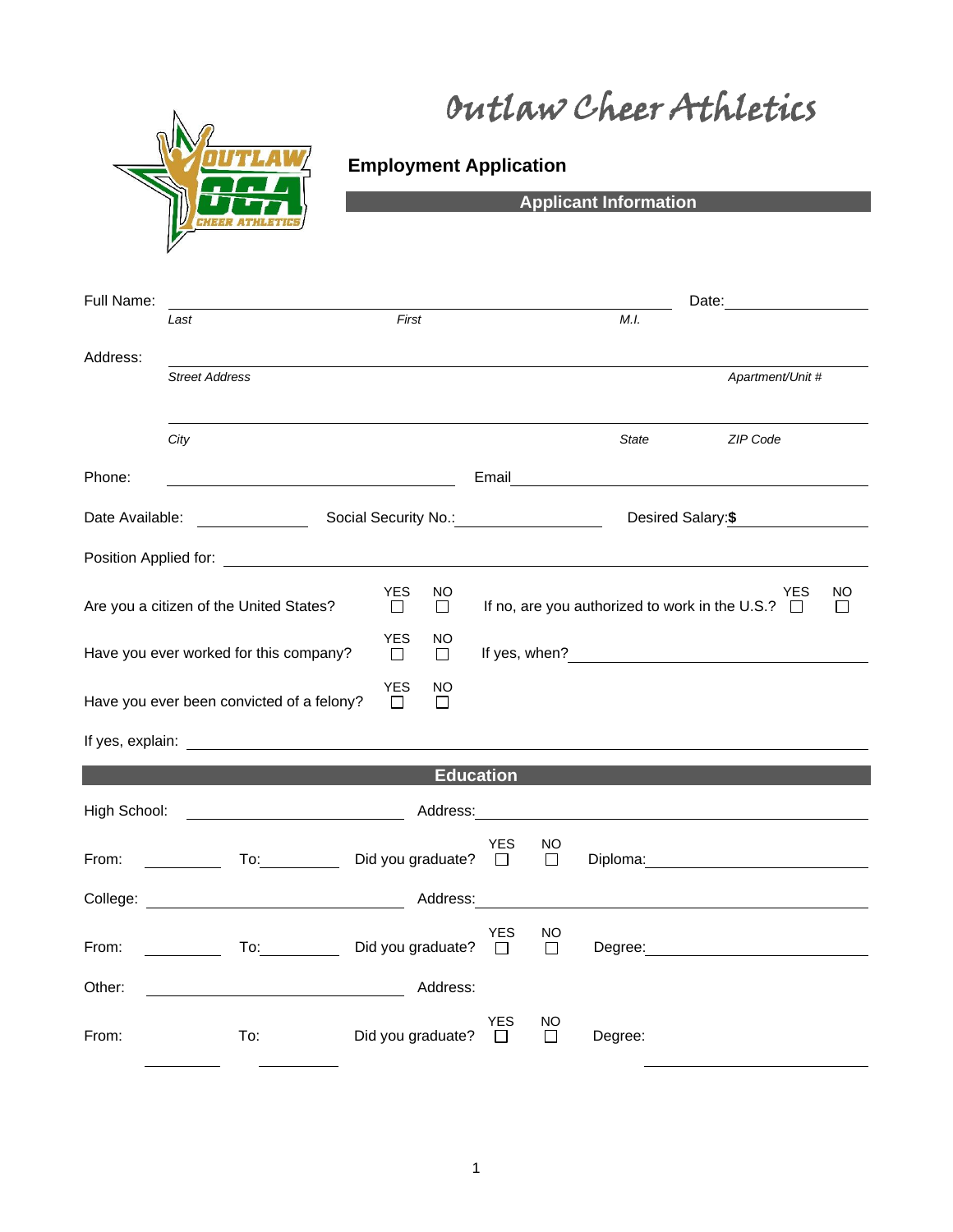## **References**

*Please list three professional references.*

| Full Name: | <u> 1980 - Johann Harry Barn, mars and deutscher Programment († 1952)</u>                                                                                                                                                           |                       |                |                                                                                                                                                                                                                                        |
|------------|-------------------------------------------------------------------------------------------------------------------------------------------------------------------------------------------------------------------------------------|-----------------------|----------------|----------------------------------------------------------------------------------------------------------------------------------------------------------------------------------------------------------------------------------------|
| Company:   |                                                                                                                                                                                                                                     |                       |                | Phone: ________________________                                                                                                                                                                                                        |
| Address:   | <u> 1989 - Johann Stoff, amerikansk politiker (* 1908)</u>                                                                                                                                                                          |                       |                |                                                                                                                                                                                                                                        |
| Full Name: | <u> 1989 - Johann Stoff, deutscher Stoffen und der Stoffen und der Stoffen und der Stoffen und der Stoffen und der</u>                                                                                                              |                       |                | Relationship: ______________________                                                                                                                                                                                                   |
| Company:   | <u> 1989 - Johann Stoff, fransk politik (d. 1989)</u>                                                                                                                                                                               |                       |                | Phone: ________________________                                                                                                                                                                                                        |
| Address:   |                                                                                                                                                                                                                                     |                       |                |                                                                                                                                                                                                                                        |
| Full Name: | <u> 1989 - Andrea Stadt Britain, amerikansk politiker (</u>                                                                                                                                                                         |                       |                |                                                                                                                                                                                                                                        |
| Company:   | and the control of the control of the control of the control of the control of the control of the control of the                                                                                                                    |                       |                |                                                                                                                                                                                                                                        |
| Address:   |                                                                                                                                                                                                                                     |                       |                |                                                                                                                                                                                                                                        |
|            | <b>Previous Employment</b>                                                                                                                                                                                                          |                       |                |                                                                                                                                                                                                                                        |
| Company:   | <u> 1989 - Johann John Stone, markin film yn y brenin y brenin y brenin y brenin y brenin y brenin y brenin y br</u>                                                                                                                |                       |                |                                                                                                                                                                                                                                        |
| Address:   |                                                                                                                                                                                                                                     |                       |                | Supervisor: 2000                                                                                                                                                                                                                       |
| Job Title: | Starting Salary:\$<br><u> 1989 - Johann Stoff, deutscher Stoffen und der Stoffen und der Stoffen und der Stoffen und der Stoffen und der</u>                                                                                        |                       |                | Ending Salary: \$                                                                                                                                                                                                                      |
|            |                                                                                                                                                                                                                                     |                       |                |                                                                                                                                                                                                                                        |
| From:      | <u> Albanya (Albanya)</u>                                                                                                                                                                                                           |                       |                | Reason for Leaving:<br><u> Reason</u> for Leaving:                                                                                                                                                                                     |
|            | May we contact your previous supervisor for a reference?                                                                                                                                                                            | <b>YES</b><br>$\perp$ | NO.<br>$\perp$ |                                                                                                                                                                                                                                        |
|            |                                                                                                                                                                                                                                     |                       |                |                                                                                                                                                                                                                                        |
|            |                                                                                                                                                                                                                                     |                       |                |                                                                                                                                                                                                                                        |
| Company:   | <u> 1989 - Johann Stoff, deutscher Stoffen und der Stoffen und der Stoffen und der Stoffen und der Stoffen und der</u>                                                                                                              |                       |                | Phone: ________________________                                                                                                                                                                                                        |
| Address:   |                                                                                                                                                                                                                                     |                       |                | Supervisor: Victor Contract Contract Contract Contract Contract Contract Contract Contract Contract Contract Co                                                                                                                        |
| Job Title: | Starting Salary: \$                                                                                                                                                                                                                 |                       |                | Ending Salary:\$                                                                                                                                                                                                                       |
|            |                                                                                                                                                                                                                                     |                       |                |                                                                                                                                                                                                                                        |
| From:      | <b>To:</b> the contract of the contract of the contract of the contract of the contract of the contract of the contract of the contract of the contract of the contract of the contract of the contract of the contract of the cont |                       |                | Reason for Leaving:<br><u>Next and the manual contract of the set of the set of the set of the set of the set of the set of the set of the set of the set of the set of the set of the set of the set of the set of the set of the</u> |
|            | May we contact your previous supervisor for a reference?                                                                                                                                                                            | <b>YES</b><br>l 1     | NO             |                                                                                                                                                                                                                                        |
|            |                                                                                                                                                                                                                                     |                       |                |                                                                                                                                                                                                                                        |
| Company:   |                                                                                                                                                                                                                                     |                       |                |                                                                                                                                                                                                                                        |
| Address:   |                                                                                                                                                                                                                                     |                       |                | Supervisor:                                                                                                                                                                                                                            |